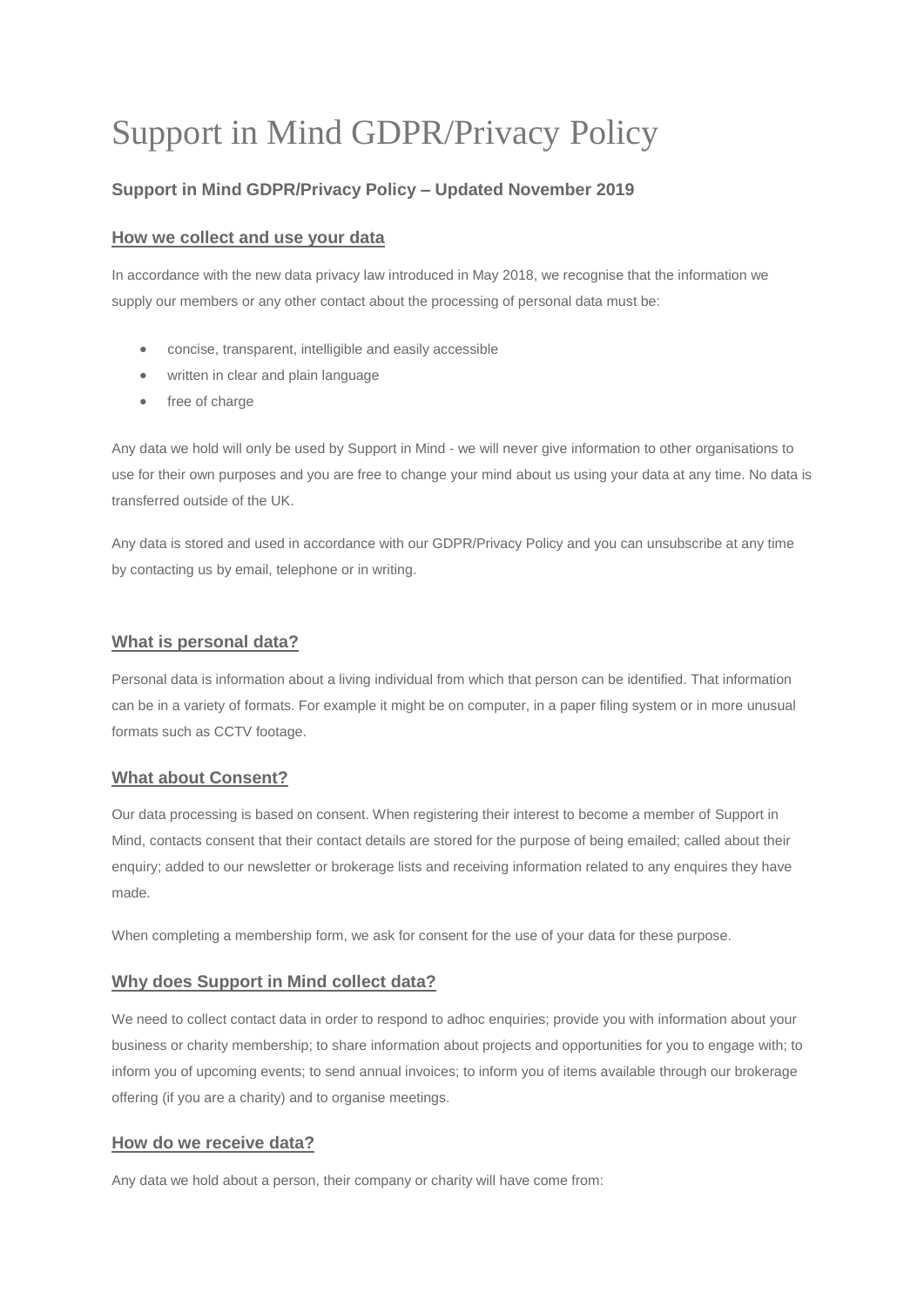- An email enquiry
- An enquiry at a networking or other event
- Completing and submitting a contact form from our website
- A telephone call to us
- Completion of a membership form to join Support in Mind a company may have submitted someone's details to act as their representative and to receive information from us.
- This information will be held on a membership form, and email details added to our newsletter database.

#### **What will your data be used for?**

You data will be used to:

- Send you our monthly newsletter and news of projects we think will be of interest to you
- Notify you about Support in Mind events
- Share information about activities and projects happening in Reading
- Notify you of projects you may want to become involved with
- Notify you of items available (if you have asked to be on our brokerage list)
- to receive invitations to meetings/events/various information relating to Support in Mind
- To make enquiries on your behalf if requested

#### **What kind of information do you hold?**

Depending on what you have provided to us, we may hold the following information:

Name, Job Title, Company/charity, Address, Telephone number, Mobile number, Email

#### **Can I find out what data Support in Mind holds about me?**

As a Data Subject you have the right:

- 1. to be told whether we are processing information about you
- 2. to be provided with a description of the data, why we are processing it and the sorts of people or organisations we might disclose the information to
- 3. to be provided with a copy of the data in an intelligible and permanent form
- 4. to be told, if we know, where the information was obtained from

#### **Where is data held?**

Data is stored in a secured shared area on secure encrypted systems and laptops. The area where the data is stored is accessed by a limited number of Support in Mind staff, and the secure shared area can only be accessed with a username and password.

Each system user has an individual username and password, and a user profile which only allows them to access the details they need to carry out their job.